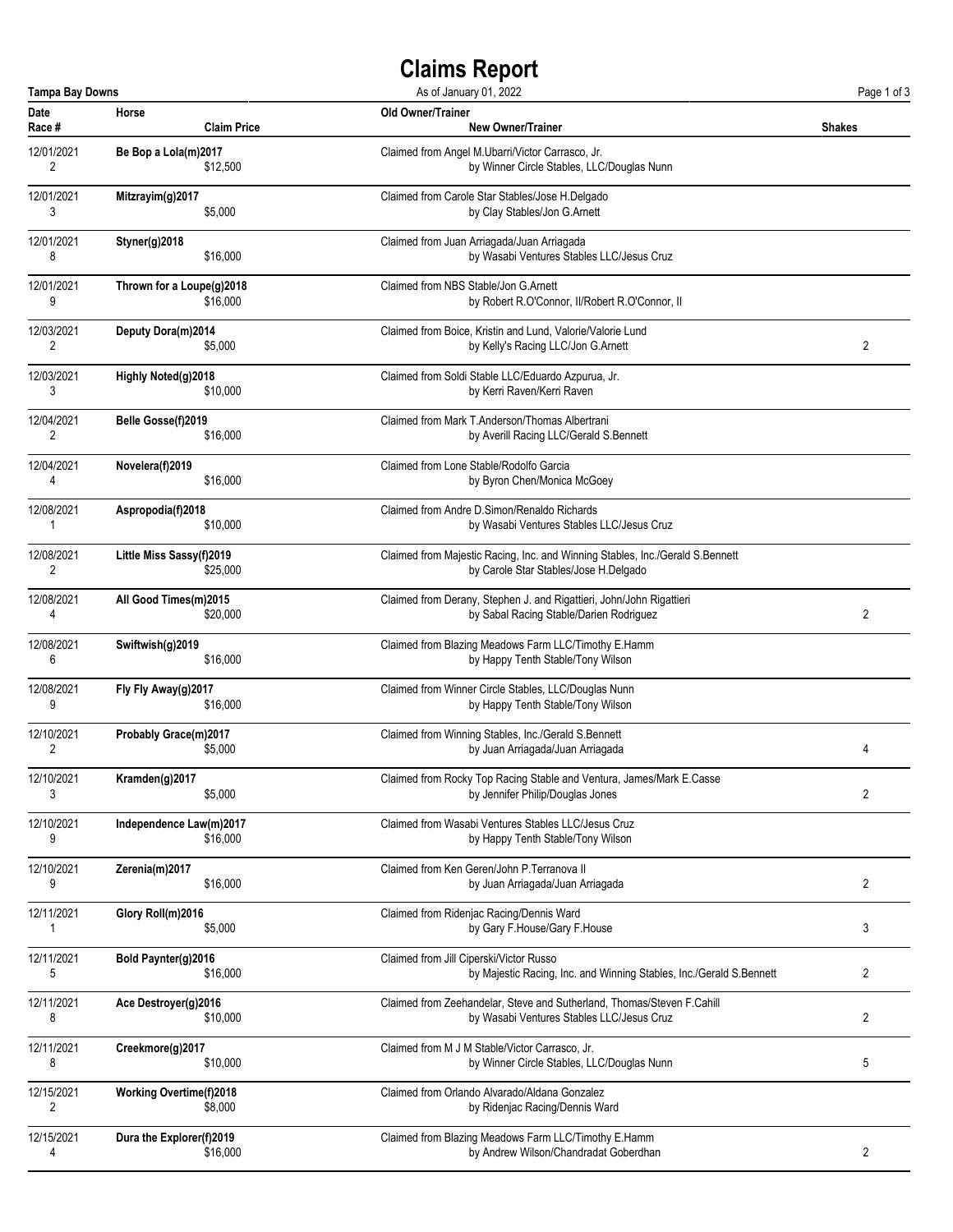## **Claims Report**

| <b>Tampa Bay Downs</b><br>As of January 01, 2022 |                              |                                                                        | Page 2 of 3 |
|--------------------------------------------------|------------------------------|------------------------------------------------------------------------|-------------|
| Date                                             | Horse                        | Old Owner/Trainer                                                      | Shakes      |
| Race #                                           | <b>Claim Price</b>           | <b>New Owner/Trainer</b>                                               |             |
| 12/15/2021                                       | Bridgekeeper(g)2018          | Claimed from Kendel D.Standlee/Anthony J.Granitz                       |             |
| 5                                                | \$16,000                     | by Bruce Krell/Victor Russo                                            |             |
| 12/15/2021                                       | Candy Crushem(g)2016         | Claimed from Mastic Beach Racing/Diane D.Morici                        |             |
| 6                                                | \$5,000                      | by Jill Ciperski/Victor Russo                                          |             |
| 12/17/2021                                       | Knight Sleeper(f)2019        | Claimed from Romo. Ricardo and Chavez. Israel/Robert W. Bordis         |             |
| 1                                                | \$16,000                     | by Andre D.Simon/Renaldo Richards                                      |             |
| 12/17/2021                                       | Vegas Slippers(f)2019        | Claimed from Poco Stables, LLC and Murphy, William J./Gerald S.Bennett |             |
| 1                                                | \$16,000                     | by Winner Circle Stables, LLC/Douglas Nunn                             |             |
| 12/17/2021                                       | Azure Sky(g)2019             | Claimed from Godolphin, LLC/Eoin G.Harty                               |             |
| 2                                                | \$25,000                     | by Mendieta, Alejandro and Diamond Hands Racing, LLC/Robert A.Raymond  |             |
| 12/17/2021                                       | Wonder Water(c)2019          | Claimed from Lael Stables/Arnaud Delacour                              |             |
| 2                                                | \$25,000                     | by Andre D.Simon/Renaldo Richards                                      |             |
| 12/17/2021                                       | Bourbon Wisdom(g)2017        | Claimed from NBS Stable/Jon G.Arnett                                   |             |
| 3                                                | \$6,250                      | by Pirate Racing/Christos Gatis                                        |             |
| 12/17/2021                                       | Minnesota Lucky(g)2015       | Claimed from Peter D.Mattson/Tim P.Padilla                             |             |
| 3                                                | \$6,250                      | by Winner Circle Stables, LLC/Douglas Nunn                             |             |
| 12/17/2021                                       | Prepare for Glory(g)2017     | Claimed from T-N-T Equine Holdings, LLC/Jordan Blair                   |             |
| 3                                                | \$6,250                      | by Clay Stables/Jon G.Arnett                                           |             |
| 12/17/2021                                       | Mystery Mo(g)2018            | Claimed from Lea Farms, LLC/Jeff Engler                                |             |
| 6                                                | \$25,000                     | by Averill Racing LLC/Gerald S.Bennett                                 |             |
| 12/17/2021                                       | <b>Willoughby Gap(m)2017</b> | Claimed from Azuquita Racing/Jean L.Adorno                             |             |
| 8                                                | \$16,000                     | by Ridenjac Racing/Dennis Ward                                         |             |
| 12/18/2021                                       | Deputy Dora(m)2014           | Claimed from Kelly's Racing LLC/Jon G.Arnett                           | 2           |
| 2                                                | \$6,250                      | by Anthony J.Granitz/Anthony J.Granitz                                 |             |
| 12/18/2021                                       | Hello Rosie Say(f)2018       | Claimed from Ivan LuisMartinez/Antonio Machado                         |             |
| 2                                                | \$6,250                      | by Juan Arriagada/Juan Arriagada                                       |             |
| 12/18/2021                                       | Codetowin(g)2015             | Claimed from Rodney M.Miller/Jon G.Arnett                              |             |
| 6                                                | \$16,000                     | by Winner Circle Stables, LLC/Douglas Nunn                             |             |
| 12/18/2021                                       | Rileys Dude(g)2018           | Claimed from Richard JosephSmith/Robert A.Raymond                      |             |
| 6                                                | \$16,000                     | by Juan Arriagada/Juan Arriagada                                       |             |
| 12/18/2021                                       | Firehorn(g)2015              | Claimed from Kelly's Racing LLC/Jon G.Arnett                           |             |
| 7                                                | \$5,000                      | by Carole Star Stables/Jose H.Delgado                                  |             |
| 12/18/2021                                       | Union Gap(c)2018             | Claimed from Oswaldo Puche/Jorge Delgado                               |             |
| $\overline{7}$                                   | \$5,000                      | by Ridenjac Racing/Dennis Ward                                         |             |
| 12/18/2021                                       | Map the Moment(f)2018        | Claimed from Winner Circle Stables, LLC/Douglas Nunn                   |             |
| 10                                               | \$16,000                     | by Rory M.Barron/Rory M.Barron                                         |             |
| 12/22/2021                                       | Fun Paddy(m)2016             | Claimed from Jeff Jacobs/Cody W.Axmaker                                |             |
| 1                                                | \$5,000                      | by Zeehandelar Steve and Cahill Steve/Steven F.Cahill                  |             |
| 12/22/2021                                       | Pioneerof New York(m)2016    | Claimed from Danny Stafford/Jon G.Arnett                               |             |
| 1                                                | \$5,000                      | by Maria Bowersock/Maria Bowersock                                     |             |
| 12/22/2021                                       | Congratsrosy(m)2017          | Claimed from Bracho, Hugo and Francesco, Antonio/Antonio Machado       | 3           |
| 3                                                | \$8,000                      | by Michael Dini/Michael Dini                                           |             |
| 12/23/2021                                       | Candy Crushem(g)2016         | Claimed from Jill Ciperski/Victor Russo                                | 8           |
| 1                                                | \$5,000                      | by Winner Circle Stables, LLC/Douglas Nunn                             |             |
| 12/23/2021                                       | Giveitsomewellie(m)2017      | Claimed from Wasabi Ventures Stables LLC/Jesus Cruz                    |             |
| 2                                                | \$6,250                      | by Matilde G.Barahona/Joseph Arboritanza                               |             |